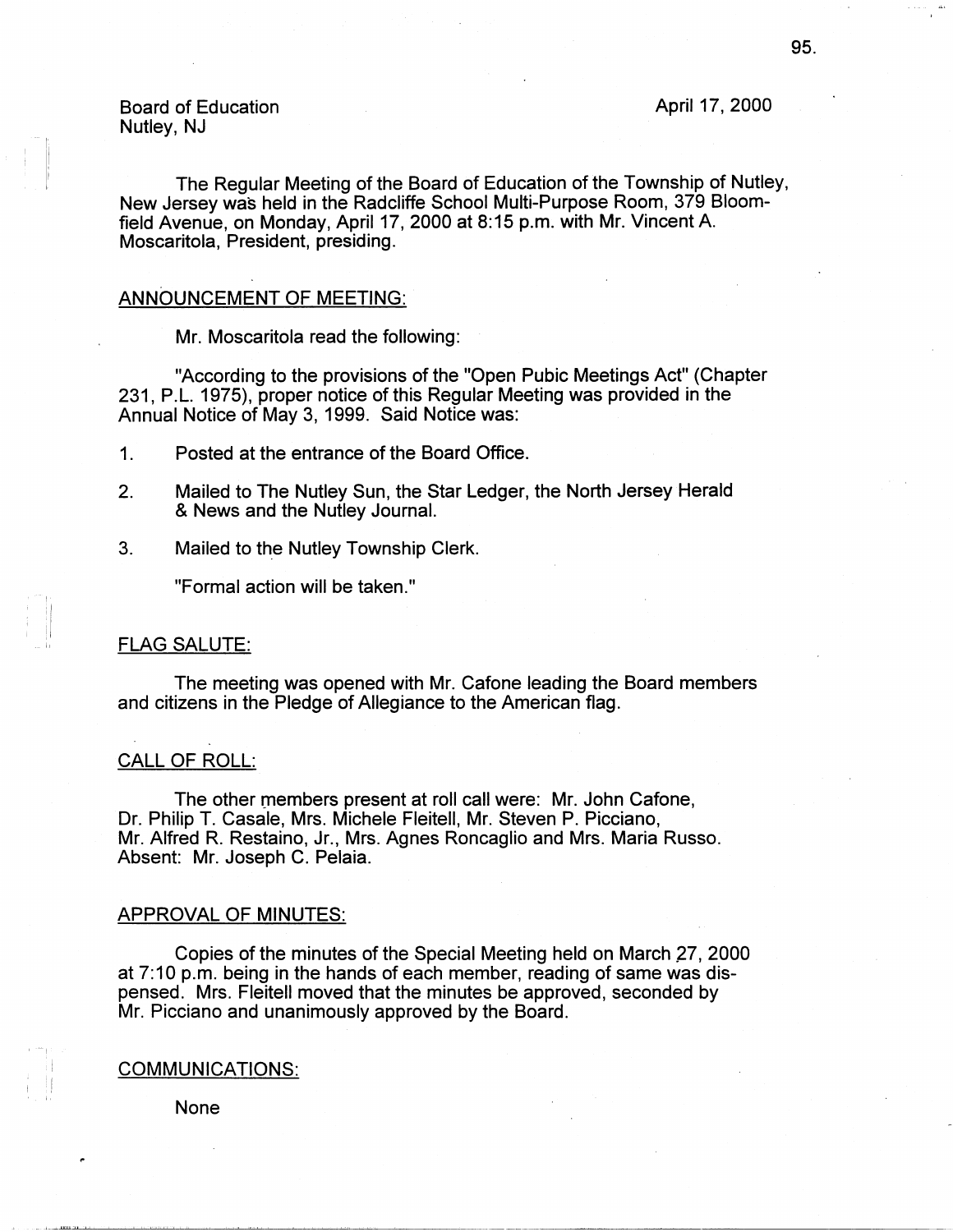## SECRETARY'S REPORT:

Mr. Sincaglia presented the Report of the Secretary as of March 31, 2000. (See attached report.)

Mrs. Russo moved that the Board accept the Report of the Secretary, seconded by Mrs. Fleitell. On a roll call vote the resolution was unanimously adopted.

### TREASURER'S REPORT:

Mr. Sincaglia presented the Report of the Treasurer of School Moneys as of March 31, 2000. (See attached report.)

Mrs. Russo moved that the Board accept the Report of the Treasurer of School Moneys, seconded by Mr. Restaino. On a roll call vote the resolution was unanimously adopted.

### SUPERINTENDENT'S REPORT:

Dr. Serafino presented and read the following report:

"Informational Items:

Third quarter report cards were distributed on Friday, April 14 School Board Election April 18 - 2:30-9:00 p.m. Schools Closed - Good Friday **April 21** Schools Closed - Spring Recess April 24 - April 28 Grade 4 ESPA May 2,3 - Language Arts 4,5 - Math 8 - Science 12 - Field Test Yantacaw P.T.O. Musicale May 3 - 7:30 p.m. Lincoln P.T.O. Musicale Kindergarten Screening Nutley High School - Fine Arts Festival Music Festival Franklin School Drama Production Radcliffe P.T.O. Musicale Washington P.T.O. Musicale District Writing Test (Gr. 1-7) Spring Garden P.T.O. Musicale Spring Garden Strawberry Festival May 4 - 7:30 p.m. May 9,10,11,12,15 May 12,13 May 16 - 7:30 p.m. May 17 - 7:30 p.m. May 16,17 May 18 - 7:30 p.m.

May 11 - 6:00-7:00 p.m. 7:00-9:30 p.m. May 20 - 10:00 a.m.- 4:00 p.m. May 21 - (rain date)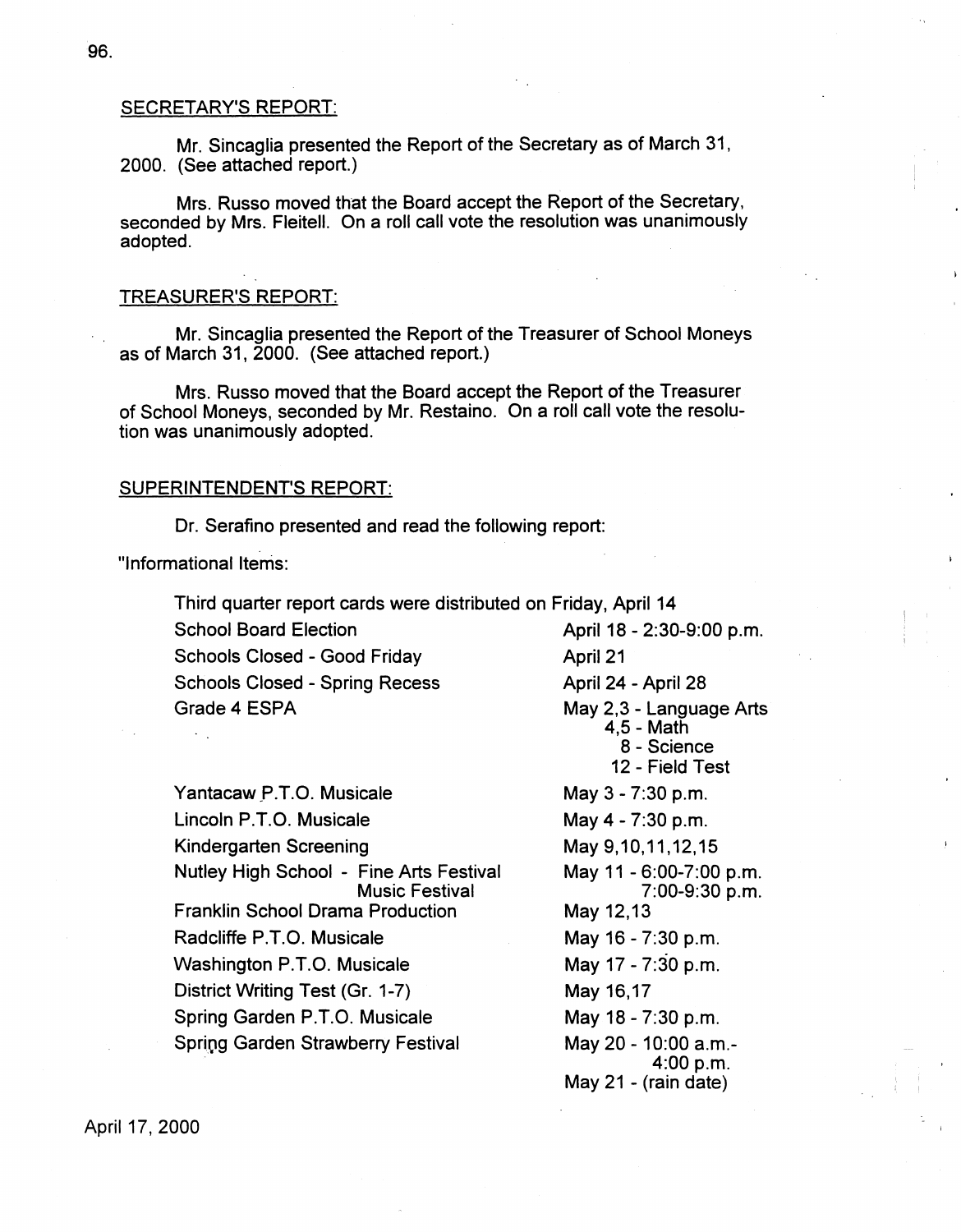Franklin School Art Festival May 23 - 6:00 p.m. Franklin School P.T.O. Spring Musicale May 23 - 7:30 p.m. District Reading Test (Gr. 1-7) May 23 District Math Test (Gr. 1-7) May 24,25 Attached is the student enrollment chart as of March 31, 2000 School Board Election - April 18"

# FIRE DRILL REPORT:

Fire drills held during the month of March were as follows:

| March |    | Lincoln School              | $10:57$ a.m. | 1 min. 35 secs.     |
|-------|----|-----------------------------|--------------|---------------------|
| March | 1  | <b>Yantacaw School</b>      | 12:54 p.m.   | 1 min. 40 secs.     |
| March | 3  | <b>Franklin School</b>      | $10:00$ a.m. | 1 min. 59 secs.     |
| March | 3  | <b>Washington School</b>    | 2:41 p.m.    | 1 min. 15 secs.     |
| March | 6  | Lincoln School              | $10:28$ a.m. | $1$ min. 51 secs.   |
| March | 7  | <b>Franklin School</b>      | $1:15$ p.m.  | 1 min. 55 secs.     |
| March | 7  | Radcliffe School            | $2:03$ p.m.  | 1 min. 28 secs.     |
| March | 7  | <b>Spring Garden School</b> | $2:14$ p.m.  | 1 min. 25 secs.     |
| March | 8  | <b>Washington School</b>    | $8:59$ a.m.  | $1$ min. 20 secs.   |
| March | 8  | <b>Yantacaw School</b>      | $10:47$ a.m. | 1 min. 43 secs.     |
| March | 9  | Radcliffe School            | $10:50$ a.m. | 1 min. 33 secs.     |
| March | 14 | <b>Nutley High School</b>   | $10:09$ a.m. | 2 min. 2 secs.      |
| March | 23 | <b>Nutley High School</b>   | 1:58 p.m.    | $1$ min. $50$ secs. |
| March | 23 | Spring Garden School        | $10:07$ a.m. | 1 min. $20$ secs.   |

## CAFETERIA REPORT:

Mr. Restaino presented the cafeteria report as of March 31, 2000 showing a 1999/2000 budget of \$663,265.00, contractual orders to date of \$477,790.89, leaving funds available of \$185,474.11. ·

# COMMITTEE REPORTS:

Mr. Moscaritola remarked that anyone interested in signing up for the School Safety Committee should contact the Superintendent's office. He noted that letters will be sent out shortly with regard to when the first meeting will take place.

Mrs. Fleitell indicated that she has been gathering a great deal of information for the School Safety Committee which she would like to turn over to Mr. Moscaritola.

Mr. Restaino noted that a good response has been received from the community concerning membership on the Ad Hoc Facilities Committee, explaining that approximately 115 replies have been received thus far. He stated that these people will be contacted in about a week or shortly thereafter in order to move forward with this important process.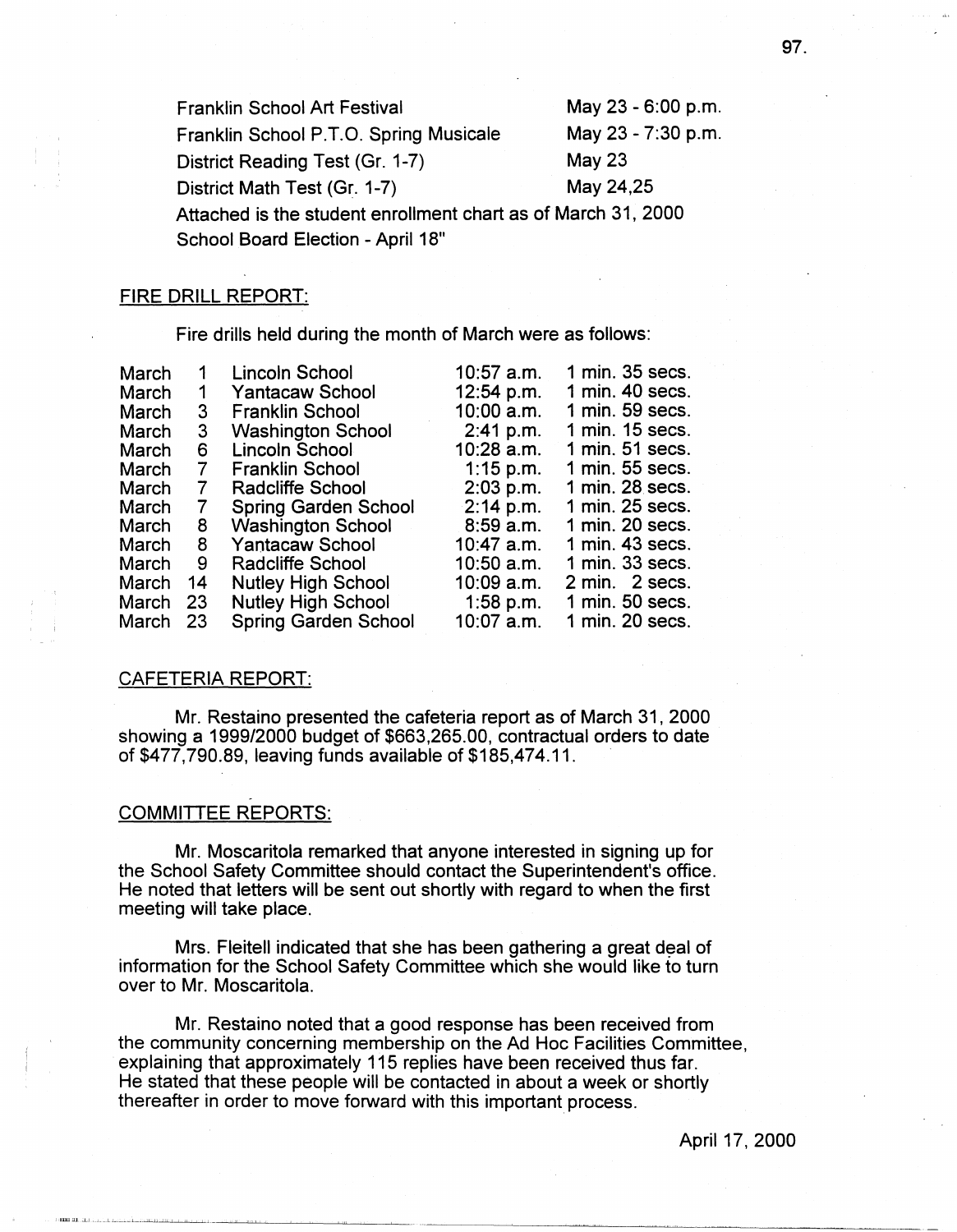Mrs. Fleitell asked if members of the Board Facilities Committee would be considered part of the Ad Hoc Facilities Committee to which Mr. Restaino replied that he does not think it would be a problem.

# HEARING OF CITIZENS (Resolutions Only):

None

### CERTIFICATION OF MAJOR ACCOUNT FUND STATUS:

Mr. Restaino presented and moved the adoption of the following resolution, seconded by Mrs. Roncaglio. On a roll call vote the resolution was unanimously adopted:

BE IT RESOLVED, That, pursuant to **NJAC** 6:20-2.13 **(e),** the Nutley Board of Education certifies that as of March 31, 2000, after review of the Secretary's monthly financial report (Appropriations section) and upon consultation with the appropriate district officials, to the best of its knowledge no major account or fund has been overexpended in violation of NJAC 6:20-2.13(b) and that sufficient funds are available to meet the district's financial obligations for the remainder of the fiscal year. (Major accounts are General Fund and Debt Service.)

# BILLS AND MANDATORY PAYMENTS:

Mr. Restaino presented and moved the adoption of the following resolution, seconded by Mrs. Roncaglio. On a roll call vote the resolution was unanimously adopted:

BE IT RESOLVED, That the Board of Education authorizes the payment of bills and mandatory payments in the total amount of \$3,240,930.06 as per the attached Schedule A which have been audited by the Business Office.

# REQUESTS FOR USE OF SCHOOL BUILDINGS AND GROUNDS:

Mr. Catone presented and moved the adoption of the following resolution, seconded by Dr. Casale. On a roll call vote the resolution was unanimously adopted:

BE IT RESOLVED, That the Board of Education approves the requests for the use of school buildings and grounds (Schedule B), provided they conform to the rules and regulations set by the Board of Education.

# RETIREMENT - Principal: Mr. Carmine D'Aloia

Mr. Catone presented and moved the adoption of the following resolution, seconded by Dr. Casale. On a roll call vote the resolution was unanimously adopted: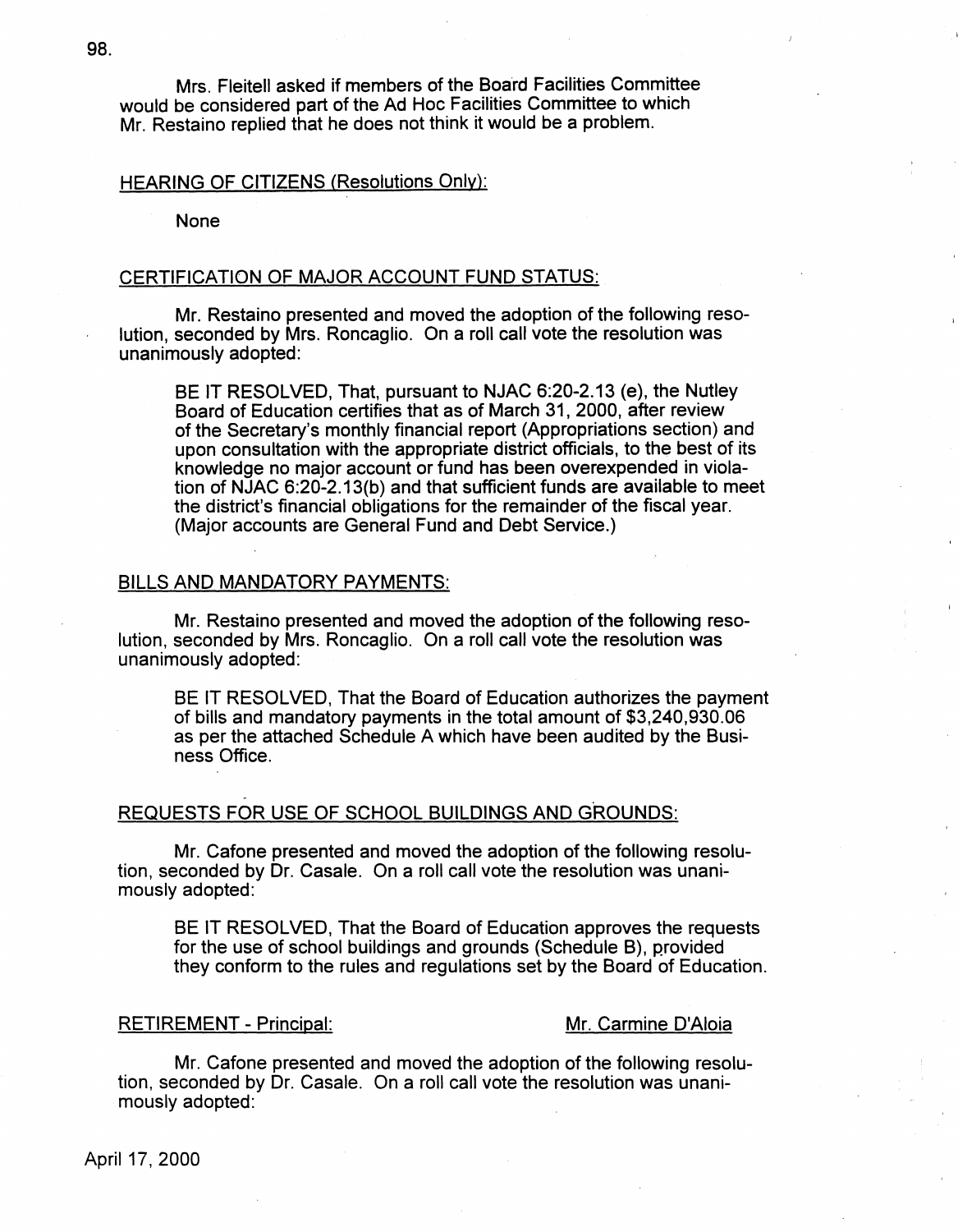BE IT RESOLVED, That the Board of Education accepts the retirement of Mr. Carmine D'Aloia, Washington School principal, effective July 1, 2000.

# RETIREMENT - Teacher: Miss Janet Langston

Mr. Catone presented and moved the adoption of the following resolution, seconded by Dr. Casale. On a roll call vote the resolution was unanimously adopted:

BE IT RESOLVED, That the Board of Education accepts the retirement of Miss Janet Langston, teacher, effective July 1, 2000.

# RETIREMENT - Cafeteria: Mrs. Margaret Guiliano

Mr. Cafone presented and moved the adoption of the following resolution, seconded by Dr. Casale. On a roll call vote the resolution was unanimously adopted:

BE IT RESOLVED, That the Board of Education accepts the retirement of Mrs. Margaret Guiliano, cafeteria employee, effective July 1, 2000.

# RESIGNATION - Teacher: Miss Tammy Nittoli

Mrs. Russo presented and moved the adoption of the following resolution, seconded by Mr. Restaino. On a roll call vote the resolution was unanimously adopted:

BE IT RESOLVED, That the Board of Education accepts the resignation of Miss Tammy Nittoli, developmental reading teacher, effective July 1, 2000.

## LEAVE OF ABSENCE - Teacher: Mrs. Linda J. Batson

Mrs. Russo presented and moved the adoption of the following resolution, seconded by Mr. Restaino. On a roll call vote the resolution was unanimously adopted:

BE IT RESOLVED, That the Board of Education approves a childrearing leave of absence for Mrs. Linda J. Batson, elementary teacher, effective May 31 through June 30, 2000, and for the 2000/2001 school year with the provision that she notify the Superintendent of Schools of further teaching intentions no later than April 1, 2001.

# LEAVE OF ABSENCE - Teacher: Mrs. Jacqueline McAloon

Mrs. Russo presented and moved the adoption of the following resolution, seconded by Mr. Restaino. On a roll. call vote the resolution was unanimously adopted: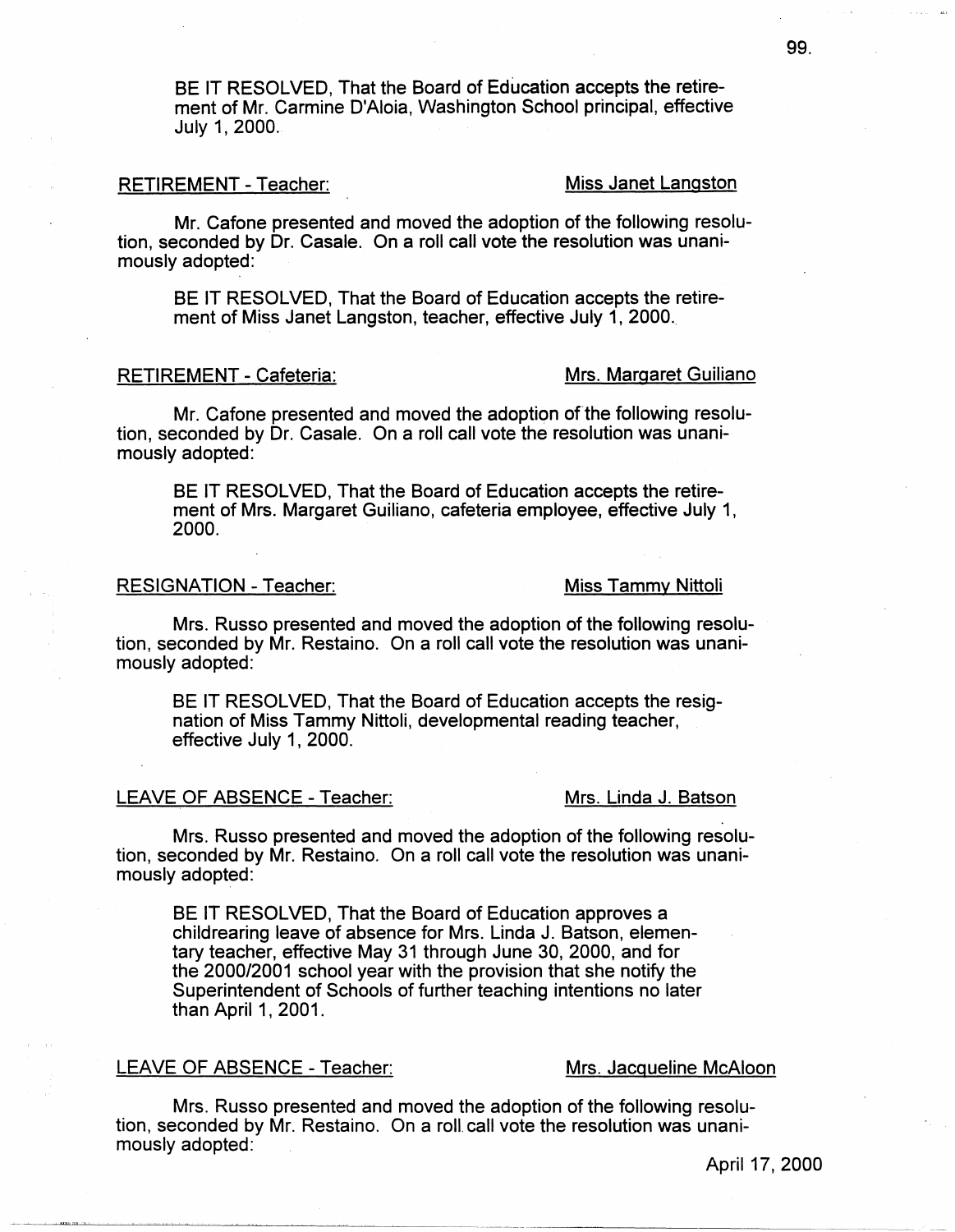BE IT RESOLVED, That the Board of Education approves a childrearing leave of absence for Mrs. Jacqueline McAloon, elementary teacher, from April 20 through June 30, 2000.

# LEAVE OF ABSENCE - Teacher: Mrs. Susan Neri

Mrs. Russo presented and moved the adoption of the following resolution, seconded by Mr. Restaino. On a roll call vote the resolution was unanimously adopted:

BE IT RESOLVED, That the Board of Education approves a childrearing leave of absence for Mrs. Susan Neri, elementary teacher, from May 17, p.m., through June 30, 2000.

## APPOINTMENT - Professional Staff: **Miss** Manuela Santos

Mr. Picciano presented and moved the adoption of the following resolution, seconded by Dr. Casale. On a roll call vote the resolution was unanimously adopted:

BE IT RESOLVED, That the Board of Education appoints Miss Manuela Santos as Spanish teacher for the 2000/2001 school year, effective September 1, 2000, at the annual salary of \$38,316, M.A.-6. Upon conclusion of negotiations, the salary will be adjusted in accordance with the 2000/2001 Teachers' Salary Guide.

## APPOINTMENTS - Teacher Substitutes:

Mr. Picciano presented and moved the adoption of the following resolution, seconded by Dr. Casale. On a roll call vote the resolution was unanimously adopted:

BE IT RESOLVED, That the teacher substitutes listed on the attached Schedule C be approved for the 1999/2000 school year.

#### APPOINTMENTS - Substitutes:

Mr. Picciano presented and moved the adoption of the following resolution, seconded by Dr. Casale. On a roll call vote the resolution was unanimously adopted:

BE IT RESOLVED, That the following substitutes be approved for the 1999/2000 school year:

#### **Secretarial**

### Kathleen Peccarelli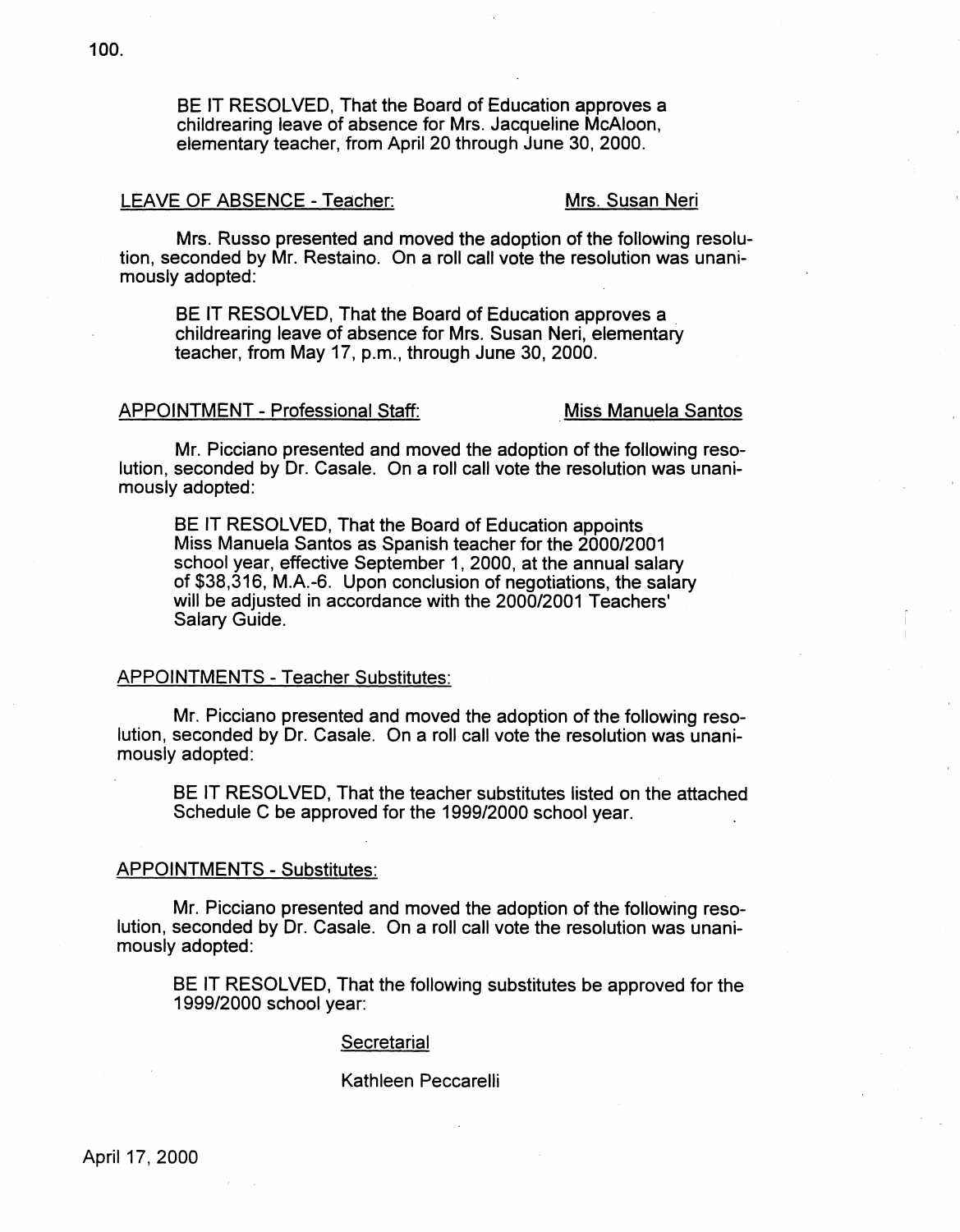## Secretarial/School Aide

# Carolyn Drago

# AMENDING RESOLUTION - Extra Compensation-Math Finance Curriculum Committee:

Dr. Casale presented and moved the adoption of the following resolution, seconded by Mrs. Fleitell. On a roll call vote the resolution was unanimously adopted:

BE IT RESOLVED, That the resolution, Extra Compensation-Math Finance Curriculum Committee, approved at the March 27, 2000 meeting of the Board of Education, be amended to reflect a payment date change from February 7, 2000 to March 4, 2000.

# EXTRA COMPENSATION:

Dr. Casale presented and moved the adoption of the following resolution, seconded by Mrs. Fleitell. Upon being put to a roll call vote the resolution was adopted with Mr. Catone, Dr. Casale, Mrs. Fleitell, Mr. Picciano, Mr. Restaino, Mrs. Roncaglio and Mrs. Russo voting aye and Mr. Moscaritola abstaining, stating that he did so pursuant to law:

BE IT RESOLVED, That the following personnel be paid extra compensation in the amounts indicated for services rendered:

> Business Education Curriculum - March 1, 16 and April 4, 2000

| <b>Michael Christadore</b> | S | 123.88 |
|----------------------------|---|--------|
| Gloria Dorfman             |   | 123.88 |
| Theresa Hrubash            |   | 185.82 |
| Nancy Kehayes              |   | 373.04 |
| <b>Thomas McCrohan</b>     |   | 185.82 |
| Ann Mary Mullane           |   | 247.76 |
| Arlene Orenstein           |   | 185.82 |

Total \$1,426.02

### Chemical Health Curriculum - March 4, 2000

| <b>Rita Alfaro</b>        | \$77.43 |
|---------------------------|---------|
| Irene Aragona             | 77.43   |
| Danielle Ferraro          | 77.43   |
| <b>Katherine Flannery</b> | 77.43   |
| <b>AnneMarie Kowalski</b> | 77.43   |
| Vicki Latka               | 77.43   |
| Anna Melnyk               | 116.58  |
| <b>Becky Pandolfi</b>     | 77.43   |
| Patricia Tarczynski       | 77.43   |
| Luann Zullo               | 77.43   |
|                           |         |

Total \$813.45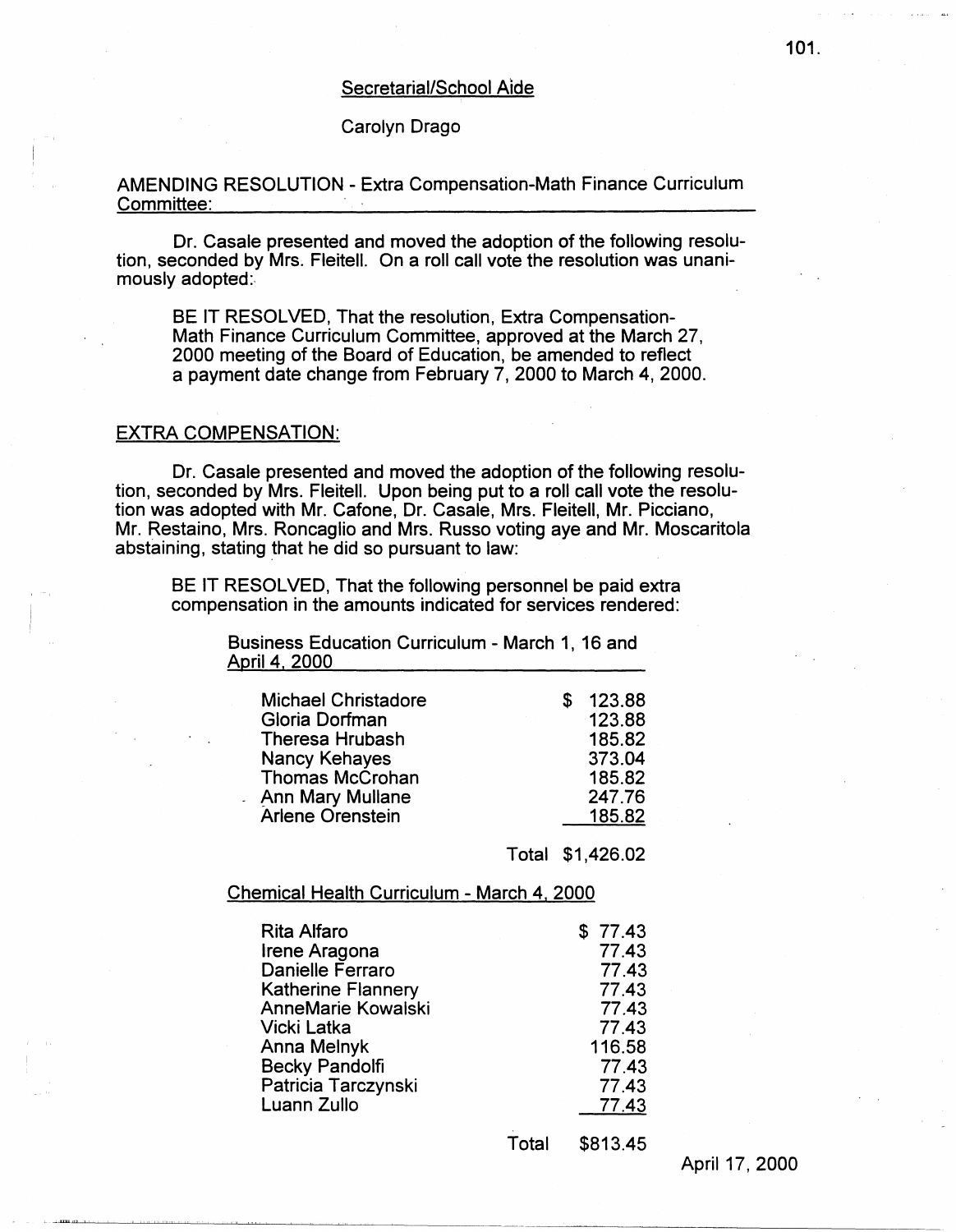# Library Skills Review Committee - March 15, 2000

| <b>Beverly Apple</b><br><b>Mary Austin</b><br><b>Susan Rooney</b><br><b>Louise Walk</b> |       | \$61.94<br>61.94<br>61.94<br>61.94 |
|-----------------------------------------------------------------------------------------|-------|------------------------------------|
|                                                                                         | Total | \$247.76                           |

# . Math Finance Curriculum Committee - February 7, 2000

| Elinor Alboum             | \$46.46 |
|---------------------------|---------|
| Toby D'Ambola             | 46.46   |
| <b>Rosemary Vivinetto</b> | 46.46   |
|                           |         |

Total \$139.38

SAT Review Classes - March 2, 9, 16, 21, 23, 30, April 4 and 6, 2000

| John Suffren   | \$743.28 |
|----------------|----------|
| Denis Williams | 743.28   |

# Total \$1,486.56

# Central Detention Coverage - February and March, 2000

# **High School**

| <b>AnneMarie Kowalski</b> | \$50.37 |
|---------------------------|---------|
| Denise Mazza              | 16.79   |
| Carol Shepherd            | 251.85  |
| Robert Frannicola         | 16.79   |

# Franklin School

| <b>Patrick Keating</b>   | 67.16  |
|--------------------------|--------|
| <b>Lawrence Mitschow</b> | 218.27 |
| Patricia Sloan           | 100.74 |

Total \$721.97

# Saturday Morning Suspensions - February, 2000

# **High School**

| Darren Groh           | \$70.17 |
|-----------------------|---------|
| <b>Carol Shepherd</b> | 210.51  |
| Patricia Sloan        | 387.44  |

Total \$668.12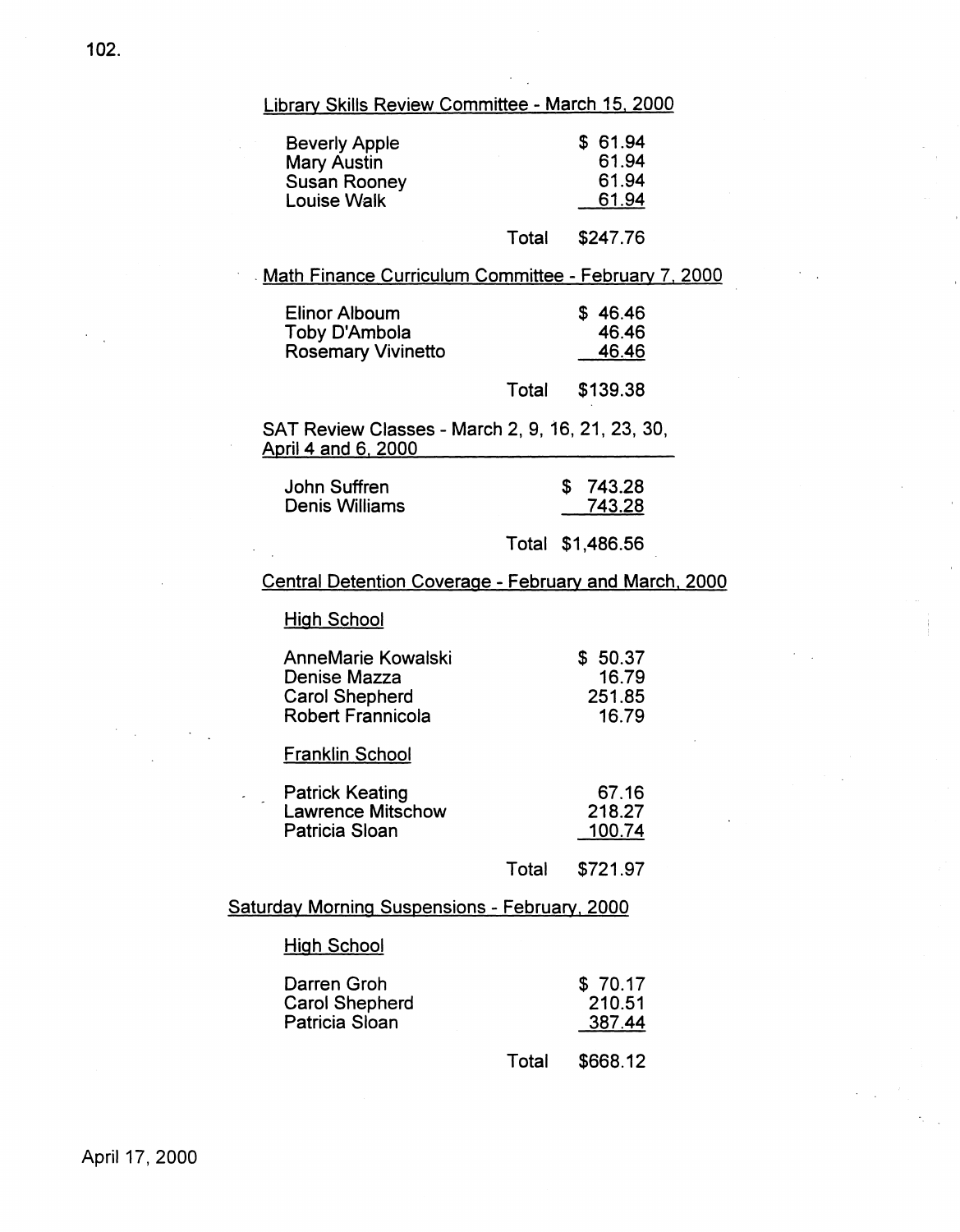Payment for Attendance at Handbook Committee Meetings - March 8 and 28, 2000

| <b>Grayce Berk</b>  |       | \$108.40 |
|---------------------|-------|----------|
| Mariana Francioso   |       | 163.21   |
| Jill Freedman       |       | 108.40   |
| <b>Claire Menza</b> |       | 108.40   |
| Linda Moscaritola   |       | 108.40   |
| Diane Slater        |       | 108.40   |
|                     | Total | \$705.21 |

After School Library Program - Months of February and March, 2000

| Susan Ames     |       | \$288.12 |
|----------------|-------|----------|
| Carol Shepherd |       | 288.12   |
|                | Total | \$576.24 |

# PAT Committee Meeting - March 21, 2000

| Suzanne Hagert    |       | \$46.46  |
|-------------------|-------|----------|
| Jacqueline Meloni |       | 46.46    |
| Rebecca Olivo     |       | 46.46    |
| Lisa Rossi        |       | 46.46    |
| Niki Vlasakakis   |       | 46.46    |
|                   | Total | \$232.30 |

# Payment for Conducting ESPA In-Service - March 23, 2000

Mariana Francioso **\$69.95** 

# Payment for Attendance at ESPA In-Service - March 23, 2000

| Lottie Alama             | \$<br>46.46 |
|--------------------------|-------------|
| <b>Mary Balitsos</b>     | 46.46       |
| Karen Beckmeyer          | 46.46       |
| Darleen Covello          | 15.95       |
| <b>Christine Crisson</b> | 46.46       |
| <b>Richard Dalli</b>     | 46.46       |
| <b>Susan Dingwell</b>    | 46.46       |
| <b>Michelle Ferraro</b>  | 46.46       |
| Lisa Fitzgerald          | 46.46       |
| <b>Katherine Franks</b>  | 46.46       |
| Joyce Healy              | 46.46       |
| Doreen Holland           | 46.46       |
| <b>Sheryl Holly</b>      | 46.46       |
| Donna Hutcheson          | 46.46       |
| Janet Jelenski           | 46.46       |
| Cheryl Kozyra            | 46.46       |
| Laura-anne MacMillan     | 46.46       |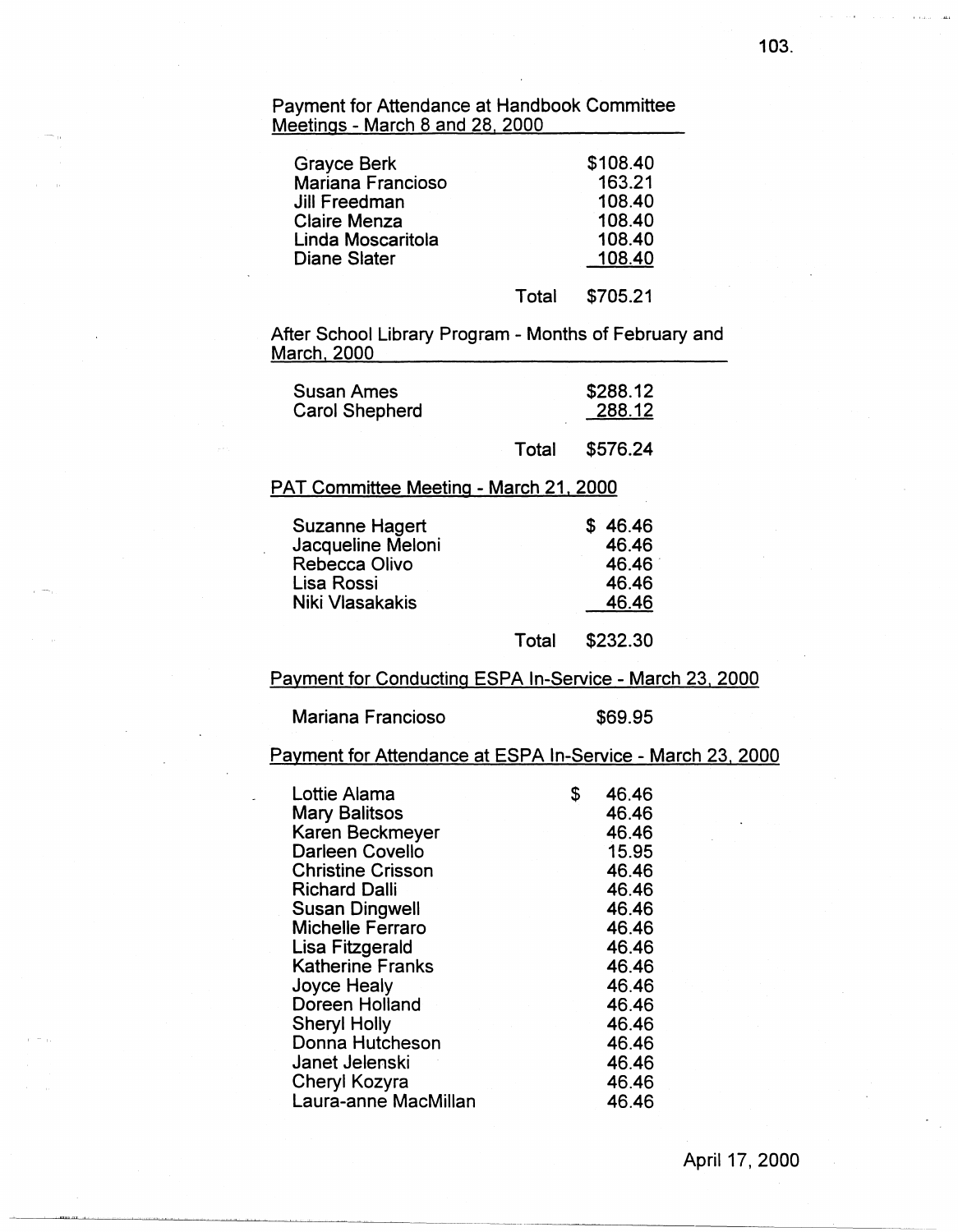| Valerie Martin<br>Claire Menza<br><b>Florence Meyers</b><br><b>Arlene Nardiello</b><br>Marietta O'Brien<br><b>Michael Pace</b><br>Stephen Parigi<br><b>Heather Peluso</b><br><b>Carol Perrone</b><br>Virginia Santiglia<br><b>Valerie Sautter</b><br><b>Janice Schoem</b><br>Deborah Schop | \$<br>46.46<br>46.46<br>46.46<br>46.46<br>46.46<br>46.46<br>46.46<br>46.46<br>46.46<br>46.46<br>46.46<br>46.46<br>46.46 |
|--------------------------------------------------------------------------------------------------------------------------------------------------------------------------------------------------------------------------------------------------------------------------------------------|-------------------------------------------------------------------------------------------------------------------------|
| <b>Heather Vonroth</b>                                                                                                                                                                                                                                                                     | 46.46                                                                                                                   |

Payment for Attendance at ESPA In-Service - March 23, 2000  $(contd.)$ 

Total \$1,409.75

# lntramurals - February 2 - March 29, 2000

| Kimberly Algieri         | S. | 360.15 |
|--------------------------|----|--------|
| Kenneth Ferriol          |    | 96.04  |
| <b>Thomas Grant</b>      |    | 192.08 |
| <b>Scott Keena</b>       |    | 48.02  |
| <b>Lawrence Mitschow</b> |    | 444.19 |
| <b>Heather Vonroth</b>   |    | 660.28 |

Total \$1,800.76

# LONGEVITY PAY:

Dr. Casale presented and moved the adoption of the following resolution, seconded by Mrs. Fleitell. On a roll call vote the resolution was unanimously adopted:

BE IT RESOLVED, That the following longevity payments be authorized, effective May 1, 2000:

| Noreen Baris | \$580 | $(20 \text{ years})$ |
|--------------|-------|----------------------|
| Joseph Luzzi | 138   | $(12 \text{ years})$ |
| Marion Nitti | 240   | $(10 \text{ years})$ |

# TUITION REIMBURSEMENT:

Dr. Casale presented and moved the adoption of the following resolution, seconded by Mrs. Fleitell. On a roll call vote the resolution was unanimously adopted:

BE IT RESOLVED, That, in accordance with existing employment agreements, the following personnel receive reimbursement for tuition expenses: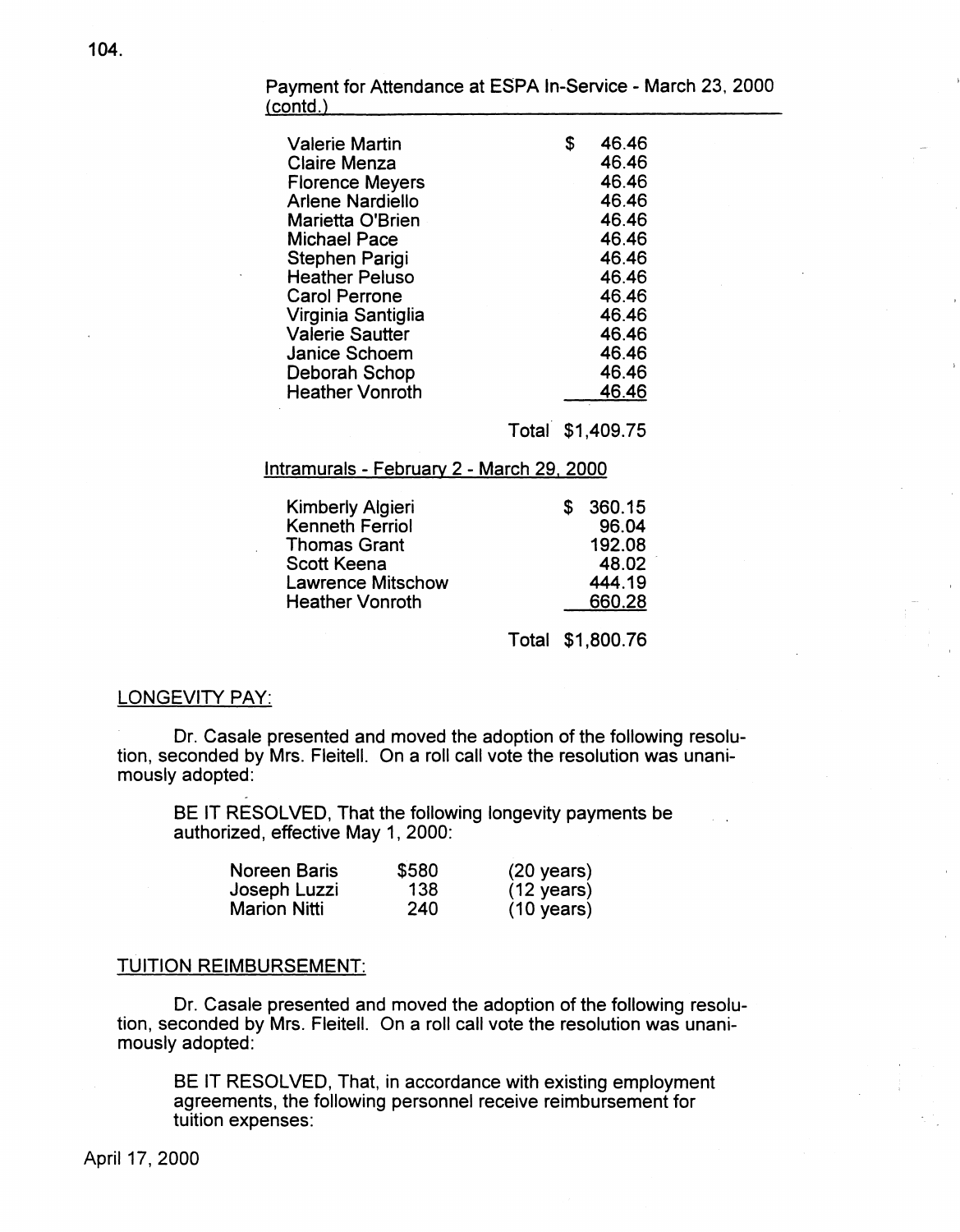| <u>Name</u>                                                                                                    | Amount                          |
|----------------------------------------------------------------------------------------------------------------|---------------------------------|
| Kathryn Comune<br><b>Rachel Daly</b><br>Mary Pagana<br><b>Bernadette Santoriello</b><br><b>Robert Topolski</b> | 420<br>420<br>420<br>420<br>840 |
|                                                                                                                |                                 |

PAYMENT OF STIPENDS:

Dr. Casale presented and moved the adoption of the following resolution, seconded by Mrs. Fleitell. On a roll call vote the resolution was unanimously adopted:

Total

\$2,520

BE IT RESOLVED, That the following buildings and grounds personnel receive stipends of \$158 each for the 1999/2000 school year as a result of their obtaining their Black Seal licenses:

> Donald Barlow Stephen Farese Giuseppe Giardina Allan Heinis David Staub

# ADDENDUM TO AGREEMENT BETWEEN THE BOARD OF EDUCATION AND THE NUTLEY ADMINISTRATORS ASSOCIATION -1999-2002:

Dr. Casale presented and moved the adoption of the following resolution, seconded by Mrs. Fleitell. Upon being put to a roll call vote the resolution was adopted with Mr. Catone, Dr. Casale, Mrs. Fleitell, Mr. Picciano, Mrs. Roncaglio, Mrs. Russo and Mr. Moscaritola voting aye and Mr. Restaino abstaining:

BE IT RESOLVED, That the Board of Education approves the Addendum to the Agreement with the Nutley Administrators Association for 1999-2002 regarding compensation for Mario Cocchiola.

Mr. Restaino explained that he had abstained because he and Mr. Cocchiola are related and he did not feel it was proper for him to vote on this resolution.

# SPECIAL CLASS PLACEMENT - Educationally Disabled Student:

Mrs. Roncaglio presented and moved the adoption of the following resolution, seconded by Dr. Casale. On a roll call vote the resolution was unanimously adopted: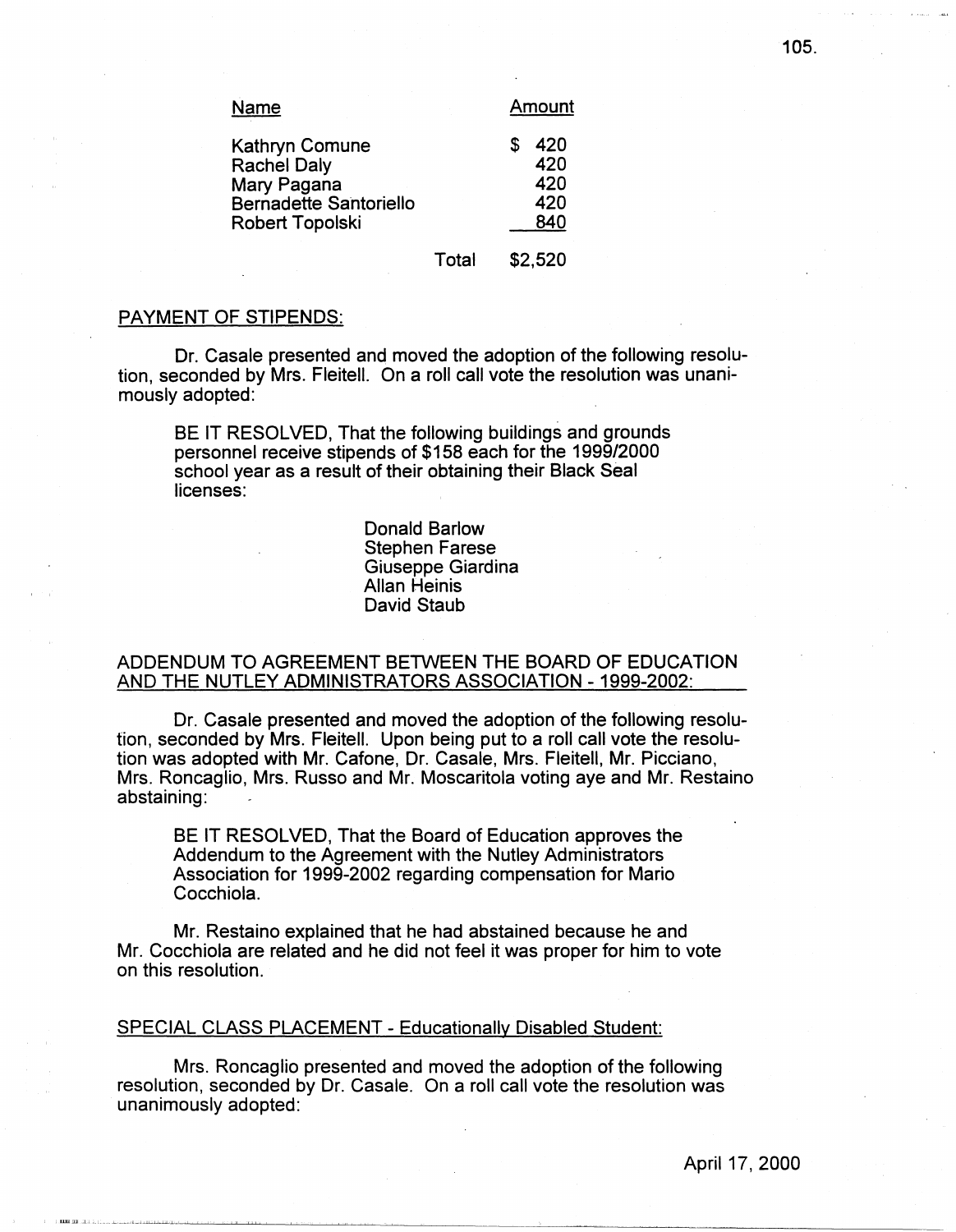BE IT RESOLVED, That the Board of Education authorizes the attendance of a student in out-of-district special education classes for the 1999/2000 school year as follows:

| School                                       | No. of<br><b>Students</b> | Classification              | <b>Effective</b><br>Date | Tuition    |
|----------------------------------------------|---------------------------|-----------------------------|--------------------------|------------|
| <b>Washington Academy</b><br>Cedar Grove, NJ |                           | Multiply<br><b>Disabled</b> | 5/1/00                   | \$8,237.16 |

## APPROVAL OF CURRICULUM PROGRAM:

Mrs. Roncaglio presented and moved the adoption of the following resolution, seconded by Dr. Casale. On a roll call vote the resolution was unanimously adopted:

BE IT RESOLVED, That the Board of Education approves the K-12 Alcohol/Tobacco and Other Drugs Curriculum (ATOD) presented at the April 10, 2000 Conference Session.

# TEXTBOOK APPROVAL:

Mrs. Roncaglio presented and moved the adoption of the following resolution, seconded by Dr. Casale. On a roll call vote the resolution was unanimously adopted:

BE IT RESOLVED, That the Board of Education approves the use of the following textbook:

## Language Arts/Reading K-6

Reading 2001

Publisher, McGraw-Hill School Division, 2001 New York, New York

## SUMMER SCHOOL APPROVAL:

Mrs. Fleitell presented and moved the adoption of the following resolution, seconded by Dr. Casale. On a roll call vote the resolution was unanimously adopted:

WHEREAS, the State Department of Education requires an approval by the Board of Education for summer sessions, and

WHEREAS, the summer session operated by the Nutley Board of Education meets the requirements for state approval,

NOW, THEREFORE, BE IT RESOLVED, That the Superintendent of Schools make application to the County Superintendent of Schools with a request for approval from the State Department of Education.

106.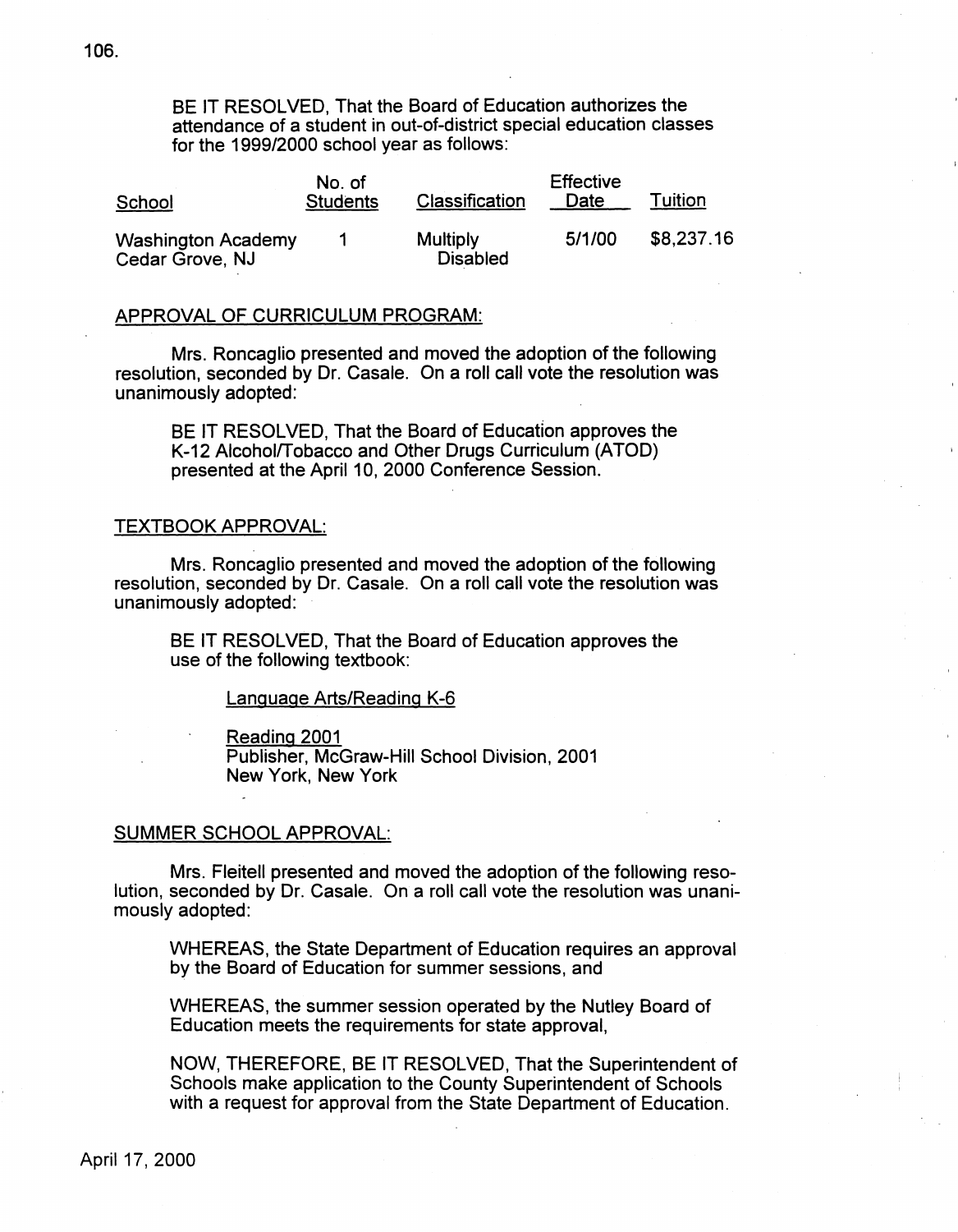# ADOPTION OF POLICY (First Reading):

Mrs. Fleitell presented and moved the adoption of the following resolution, seconded by Dr. Casale. On a roll call vote the resolution was unanimously adopted:

BE IT RESOLVED, That the Board of Education adopts the following policy (first reading):

Policy #210 (2460) Special Education Schedule D

## TRANSFER OF FUNDS:

Mrs. Fleitell presented and moved the adoption of the following resolution, seconded by Dr. Casale. On a roll call vote the resolution was unanimously adopted:

BE IT RESOLVED, That transfers in the 1998/1999 General Fund Budget be confirmed as follows:

# From

Account 11-130-100-101 Account 11-140-100-101 Account 11-150-100-101 Account 11-213-100-640 Account 11-215-100-106 Account 11-401-100-101 Account 11-999-100-566 Account 11-999-217-100 Account 11-999-219-104 Account 11-999-222-300 Account 11-999-223-104 Account 11-999-230-339 Account 11·-999-230-590 Account 11-999-262-100 Account 11-999-262-520 Account 11-999-290-340 Account 11-999-291-260 Account 12-999-220-730 Account 13-422-100-101 2,000

\$114,300

#### MEMORIAL:

1000 111 111

#### Mr. Arnold C. Ramsland

Mr. Restaino presented and moved the adoption of the following resolution, seconded by Mrs. Fleitell and unanimously approved by the Board:

WHEREAS, it is with a sense of deep sorrow and regret that the Nutley Board of Education records the death of Mr. Arnold C. Ramsland on April 4, 2000, and

|                                                                                                                                                                         | To                                                                                                                                                                                                                                                                                                                                                                                                 |                                                                                                                                                        |
|-------------------------------------------------------------------------------------------------------------------------------------------------------------------------|----------------------------------------------------------------------------------------------------------------------------------------------------------------------------------------------------------------------------------------------------------------------------------------------------------------------------------------------------------------------------------------------------|--------------------------------------------------------------------------------------------------------------------------------------------------------|
| \$<br>5,000<br>10,000<br>5,000<br>100<br>1,000<br>2.000<br>21,000<br>6,000<br>6.000<br>1,000<br>3,000<br>2,000<br>15,000<br>10,000<br>4,000<br>5,000<br>12,000<br>4,200 | Account 11-120-100-101<br>Account 11-204-100-101<br>Account 11-204-100-106<br>Account 11-213-100-610<br>Account 11-215-100-101<br>Account 11-999-100-562<br>Account 11-999-213-100<br>Account 11-999-216-320<br>Account 11-999-230-331<br>Account 11-999-261-610<br>Account 11-999-270-512<br>Account 11-999-270-514<br>Account 11-999-291-290<br>Account 12-999-100-730<br>Account 12-999-400-450 | \$<br>15,000<br>1,800<br>500<br>100<br>38,000<br>15,500<br>4,000<br>5,000<br>5,000<br>10,000<br>6,000<br>5,000<br>1,800<br>4,100<br>2.500<br>\$114,300 |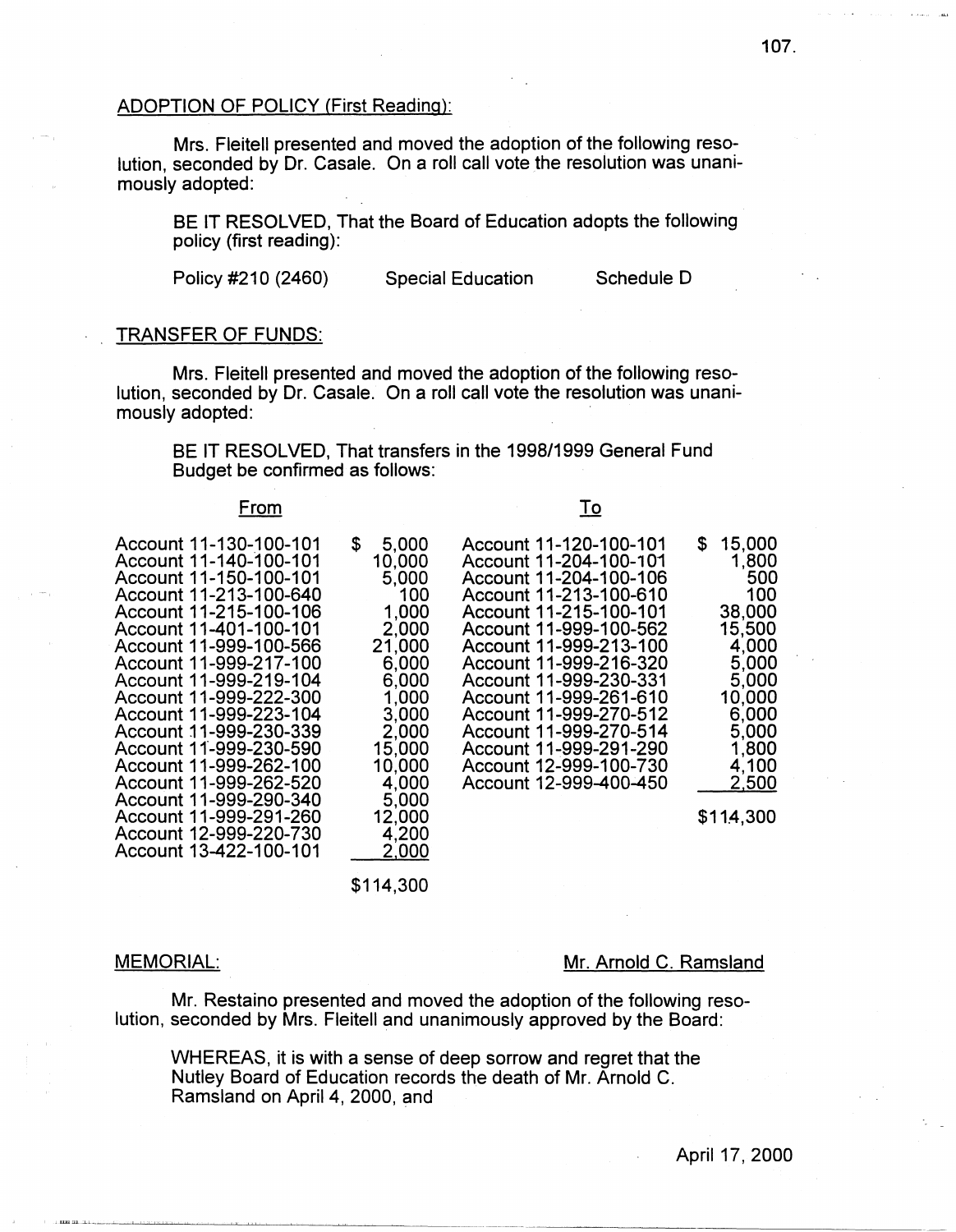WHEREAS, Mr. Ramsland had served the Nutley Public Schools as Secretary-Business Administrator for fourteen years prior to his retirement in 1986, and

WHEREAS, Mr. Ramsland won the respect of all those with whom he came in contact for his dedication to the Nutley School District,

NOW, THEREFORE, BE IT RESOLVED, That the Board of Education of the Township of Nutley extends deepest sympathy to the members.of his family, and

BE IT FURTHER RESOLVED, That this resolution be made a part of the minutes of this meeting and a copy sent to the members of his family.

Mr. Sincaglia commented that he succeeded Mr. Ramsland in his present position of Secretary/Business Administrator but had actually met him a couple of years prior to that at a conference they both attended. He noted that the people in the business official field who knew Mr. Ramsland all felt he was a true gentleman and a soft-spoken man. Mr. Sincaglia also indicated that Mr. Ramsland was an earnest, hard worker who also helped raise nine children. He further said that Mr. Ramsland had a fairly long retirement but his contributions helped Nutley get where it is today. Mr. Sincaglia stated that he joins the Board in mourning Mr. Ramsland's loss.

Dr. Serafino remarked that she was a teacher at the high school when Mr. Ramsland first came to Nutley but worked closely with him when she was promoted to Staff Assistant. She noted that he was truly a gentle man and wonderful to work with. She extended her sympathy to his family.

# MEMORIAL: MEMORIAL:

 $\bullet$ 

Mr. Restaino presented and moved the adoption of the following resolutior,, seconded by Dr. Casale and unanimously approved by the Board:

WHEREAS, it is with a sense of deep sorrow and regret that the Nutley Board of Education records the death of Mrs. Caroline Napurano on April 5, 2000, and

WHEREAS, Mrs. Napurano had served the Nutley Board of Education as a cafeteria employee for twelve years prior to her retirement in 1982, and

WHEREAS, Mrs. Napurano won the respect of all those with whom she came in contact for her dedication to the Nutley School District,

NOW, THEREFORE, BE IT RESOLVED, That the Board of Education of the Township of Nutley extends deepest sympathy to the members of her family, and

BE IT FURTHER RESOLVED, That this resolution be made a part of the minutes of this meeting and a copy sent to the members of her family.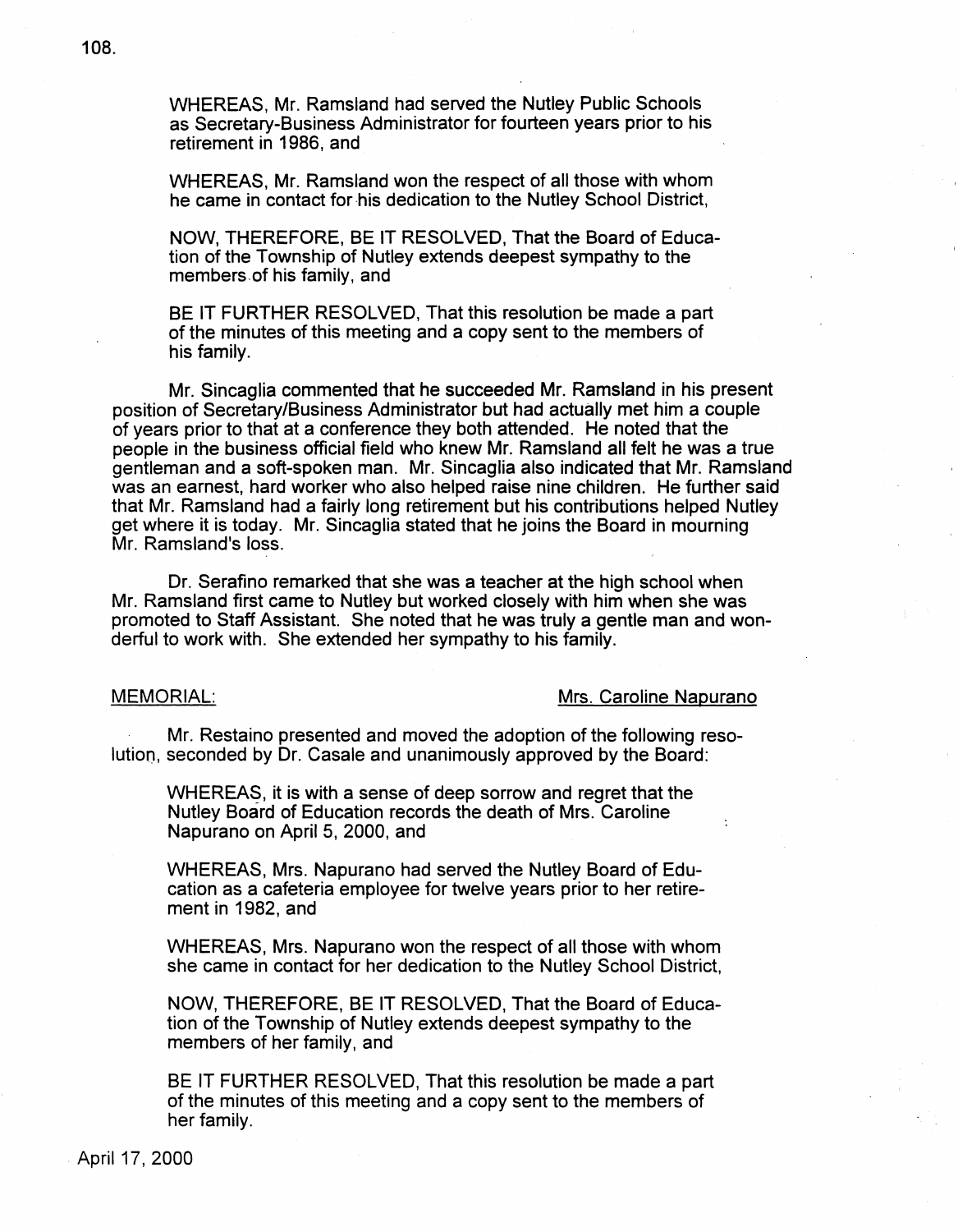# PLACEMENT OF OUT-OF-DISTRICT SPECIAL EDUCATION STUDENT:

Mr. Picciano presented and moved the adoption of the following resolution, seconded by Dr. Casale. On a roll call vote the resolution was unanimously adopted:

BE IT RESOLVED, That the Board of Education approves the placement of an out-of-district special education student from the following district in the following classification for the 1999/ 2000 school year:

| <b>District</b>   | No. of<br><b>Students</b> | Program | School               | <b>Effective</b><br>Date |
|-------------------|---------------------------|---------|----------------------|--------------------------|
| <b>Bloomfield</b> |                           | ED      | <b>Spring Garden</b> | 4/13/00                  |

PUPIL TRANSPORTATION VEHICLE BIDS (Type "A" Sixteen Passenger Single Rear Wheel Gas Engine School Bus):

Mr. Catone presented and moved the adoption of the following resolution, seconded by Mrs. Russo. On a roll call vote the resolution was unanimously adopted:

WHEREAS, bids for a 2001 Type "A" Sixteen (16) Passenger Single Rear Wheel Gas Engine School Bus were advertised on March 30, 2000, and

WHEREAS, sealed bids were publicly opened and read aloud on April 14, 2000 at 11 :00 a.m. in the office of the Secretary/ Business Administrator, and

WHEREAS, the following bids were received in the following amounts:

| <b>Arcola Bus Sales</b><br>Carlstadt, NJ   | \$32,887 |
|--------------------------------------------|----------|
| <b>Jersey Bus Sales</b><br>Bordentown, NJ  | \$35,399 |
| Wolfington Body Co., Inc.<br>Mt. Holly, NJ | \$33,250 |

and

WHEREAS, the bid of Arcola Bus Sales appears to meet all specifications,

NOW, THEREFORE, BE IT RESOLVED, That the Board of Education awards the contract for a 2001 Type "A" Sixteen (16) Passenger Single Rear Wheel Gas Engine School Bus to Arcola Bus Sales, Carlstadt, NJ at their low bid price of \$32,887.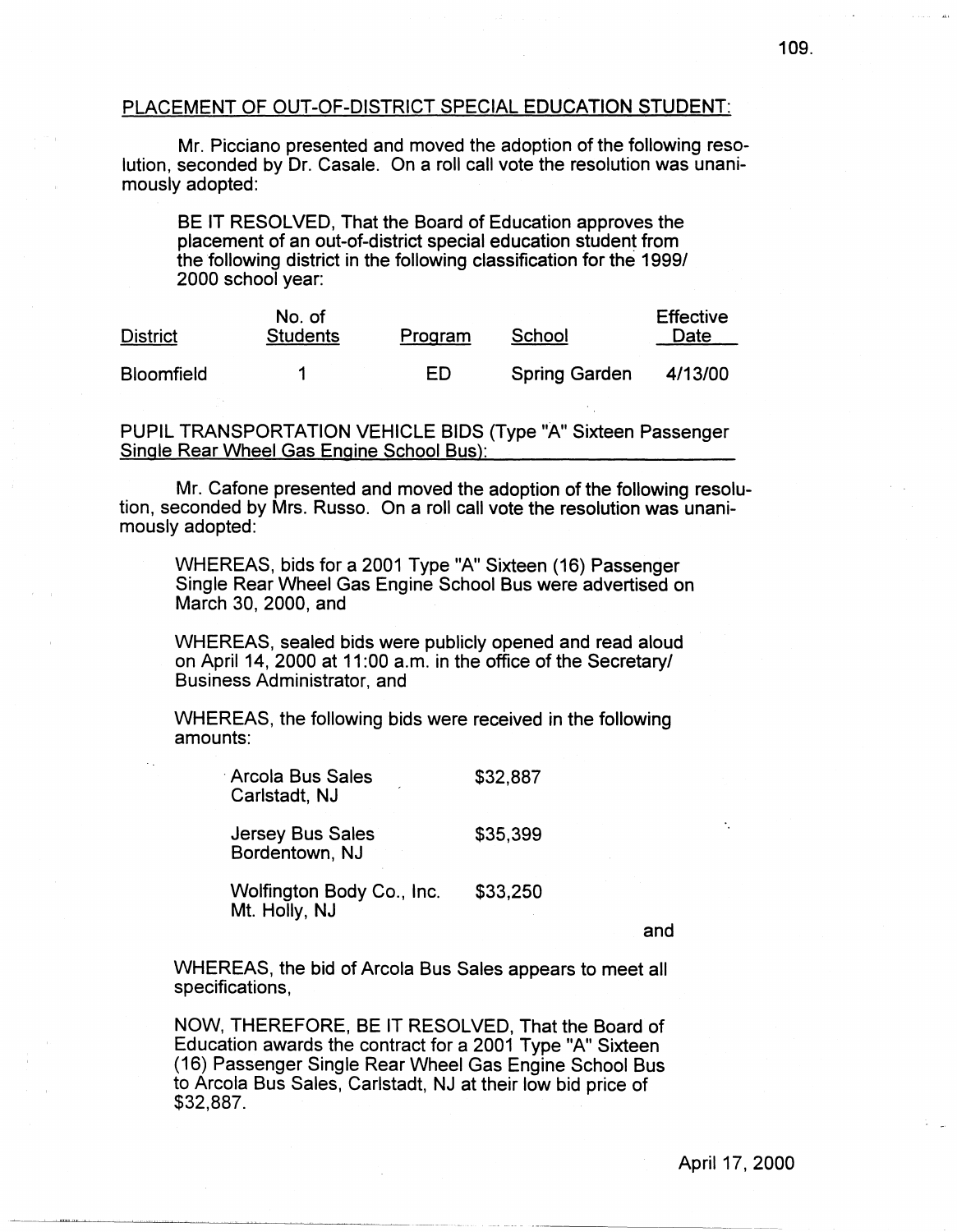PUPIL TRANSPORTATION VEHICLE BIDS (Type "B" Twenty-Five Passenger Gas Engine School Bus):

Mrs. Fleitell presented and moved the adoption of the following resolution, seconded by Dr. Casale. On a roll call vote the resolution was unanimously adopted:

WHEREAS, bids for a 2001 Type "B" Twenty-five (25) Passenger Gas Engine School Bus were advertised on March 30, 2000, and

WHEREAS, sealed bids were publicly opened and read aloud on April 14, 2000 at 11 :00 a.m. in the office of the Secretary/Business Administrator, and

WHEREAS, the following bids were received in the following amounts:

|                                            | <b>Base Bid</b> | Alternate |
|--------------------------------------------|-----------------|-----------|
| <b>Arcola Bus Sales</b><br>Carlstadt, NJ   | \$35,182        | \$37,187  |
| <b>Jersey Bus Sales</b><br>Bordentown, NJ  | \$36,997        | \$38,297  |
| Wolfington Body Co., Inc.<br>Mt. Holly, NJ | No Bid          | \$39.845  |

and

WHEREAS, the base bid of Arcola Bus Sales was not responsive to the specifications, and

WHEREAS, the base bid of Jersey Bus Sales appears to meet all specifications,

NOW, THEREFORE, BE IT RESOLVED, That the Board of Education awards the contract for a 2001 Type "B" Twenty-Five (25) Passenger Gas Engine School Bus to Jersey Bus Sales, Bordentown, NJ at their base bid of \$36,997.

# NON-RENEWAL OF TEACHING CONTRACTS:

Mrs. Roncaglio presented and moved the adoption of the following resolution, seconded by Mrs. Fleitell. Upon being put to a roll call vote the resolution was adopted with Mr. Catone, Dr. Casale, Mrs. Fleitell, Mr. Restaino, Mrs. Roncaglio, Mrs. Russo and Mr. Moscaritola voting aye and Mr. Picciano abstaining:

BE IT RESOLVED, That the contracts of the following nontenured teachers not be renewed for the 2000/2001 school year:

April 17, 2000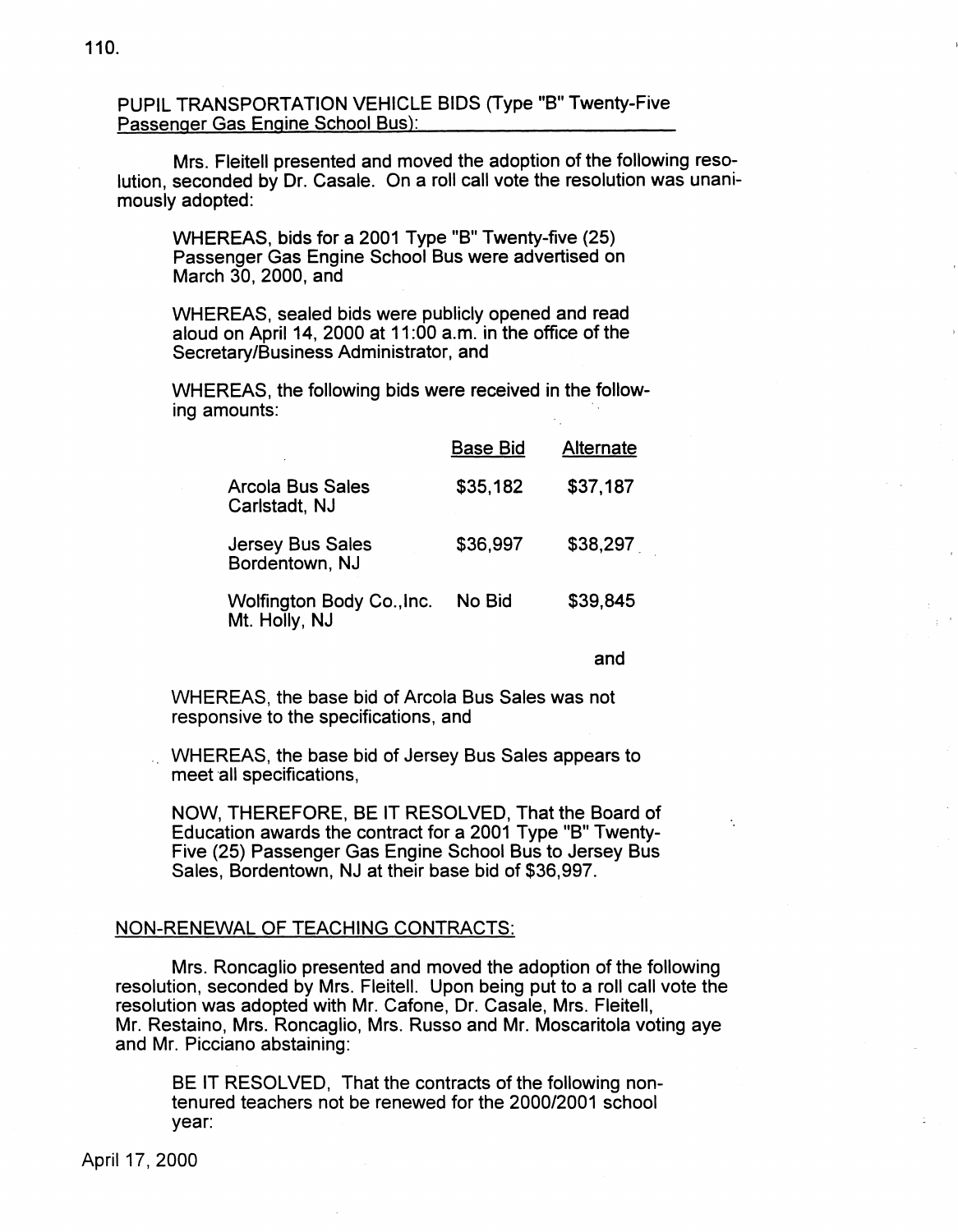Alessio, John Andriola, Maria Aragona, Irene Bania, Kent Beckmeyer, Karen Bulthaupt-Miele, Cynthianne Caputo, Deborah Carollo, Annemarie Cenicola, Thomas Cioffi, Rose Coltre, Elaine Considine, Maria Cundari, Michael Cunningham, Joyce DeCandia-Presuto, Angela DeLitta, Theresa Doyle-Marino, Helen Facciponte, Marisa Ferraro, Danielle Ferraro, Michelle Fitzgerald, Lisa Freedman, Jill Goldberg, Dawn Groh, Darren Harbison, Robert Holland, Doreen Isabella, Patricia Kelly, James King, Walter Koribanick, Kathryn Koukoularis, Eleni Kozyra, Cheryl Licameli, Lesslie McAloon, Jacqueline McPartland, Dennis Noonan, Richard Parker, Margaret Peluso, Heather Rasczyk, Judy Rizzuto, Rosann Roberts-Palasits, Moira Rosati, Christopher Rossi, Alisa J. Rossi, Lisa Ryan, Gerald Saitta, Donna T. Shack-Finger, Laura R. Sorensen, Jill Steiginga, Pamela Stoffers, Michael Toto, Andrea  $($ p/t  $.5)$  $($ p/ $t.6)$  $(pt.5)$ (pit **2/3)**   $($ p/ $t.5)$ (p/t .5)  $($ p/ $t.6)$  $($ p/ $t.5)$  $($ p/t  $.5)$  $(pt.5)$  $(pt.2)$ 

111.

April 17, 2000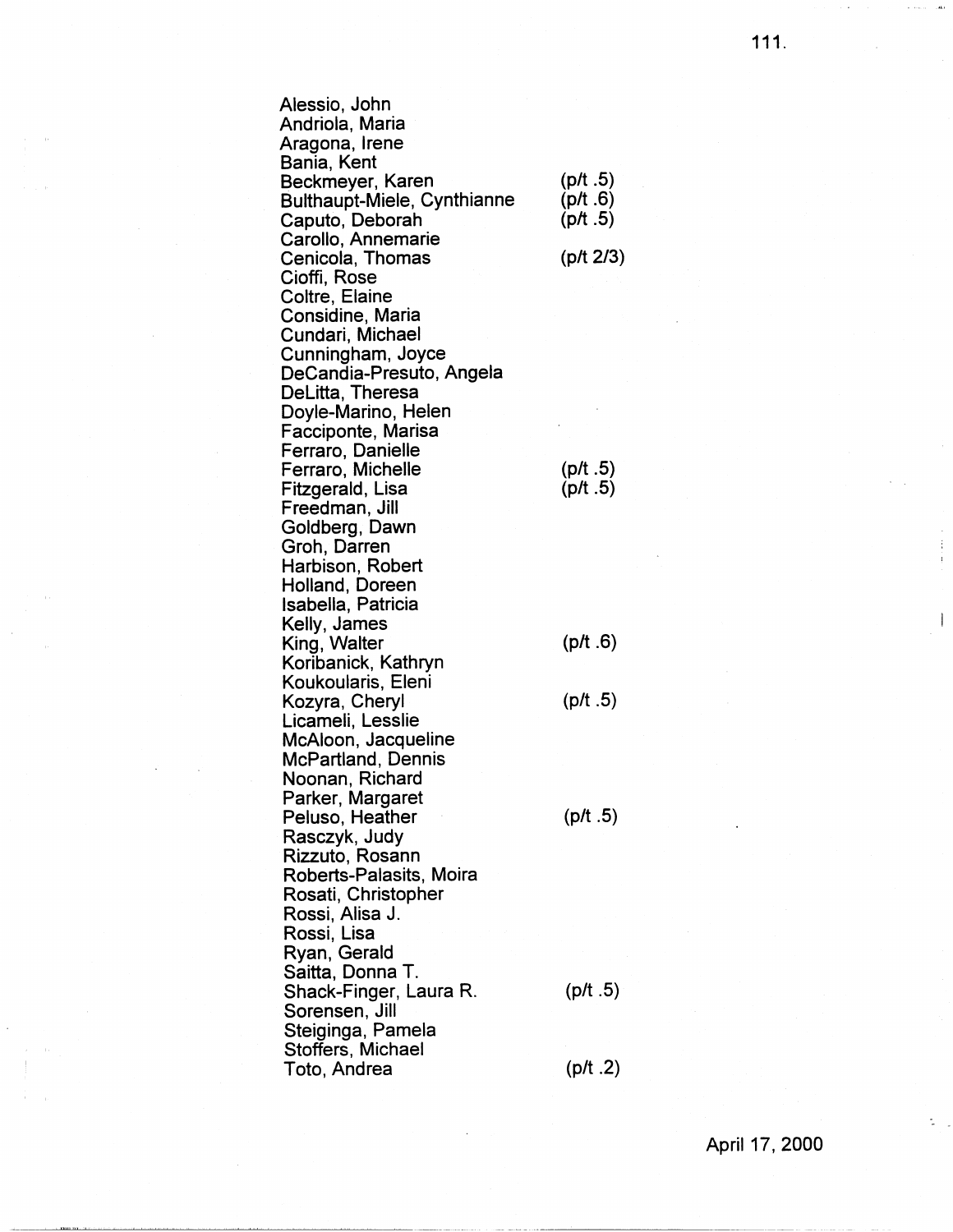Tracy, Maureen Vonroth, Heather Walk, Louise Wilczynski, Nicole A. Williams, Denis Zellea, Jarrett S.

 $($ p/t  $.5)$ 

# $(pt.5)$

## NON-RENEWAL OF INSTRUCTIONAL AIDES:

Zullo, Luann

Dr. Casale presented and moved the adoption of the following resolution, seconded by Mrs. Fleitell. Upon being put to a roll call vote the resolution was adopted with Mr. Catone, Dr. Casale, Mrs. Fleitell, Mr. Restaino, Mrs. Roncaglio, Mrs. Russo and Mr. Moscaritola voting aye and Mr. Picciano abstaining:

BE IT RESOLVED, That the contracts of the following instructional aides not be renewed for the 2000/2001 school year:

> Adubato, Kristine S. Aiello, Janice Callaghan, Maureen Covello, Darleen Dinan, Jane Ferraro, Donna lmperiale, Lynn Luzzi, Donna Paolino, Audrey Ponzoni, Janet Pucci, Annette Rosamilia, Melissa Tesei, Lesley Weiss, Yvonne Yanuzzelli, Gloria

(p/t .75)  $($ p/ $t.75)$ 

(p/t .75)

#### RETIREMENT - Teacher:

## Mrs. Arleen Slott

Mr. Picciano presented and moved the adoption of the following resolution, seconded by Dr. Casale. On a roll call vote the resolution was unanimously adopted:

BE IT RESOLVED, That the Board of Education accepts the retirement of Mrs. Arleen Slott, teacher, effective July 1, 2000.

## RETIREMENT - Principal: Mr. Mario Cocchiola

Mr. Catone presented and moved the adoption of the following resolution, seconded by Dr. Casale. On a roll call vote the resolution was unanimously adopted: